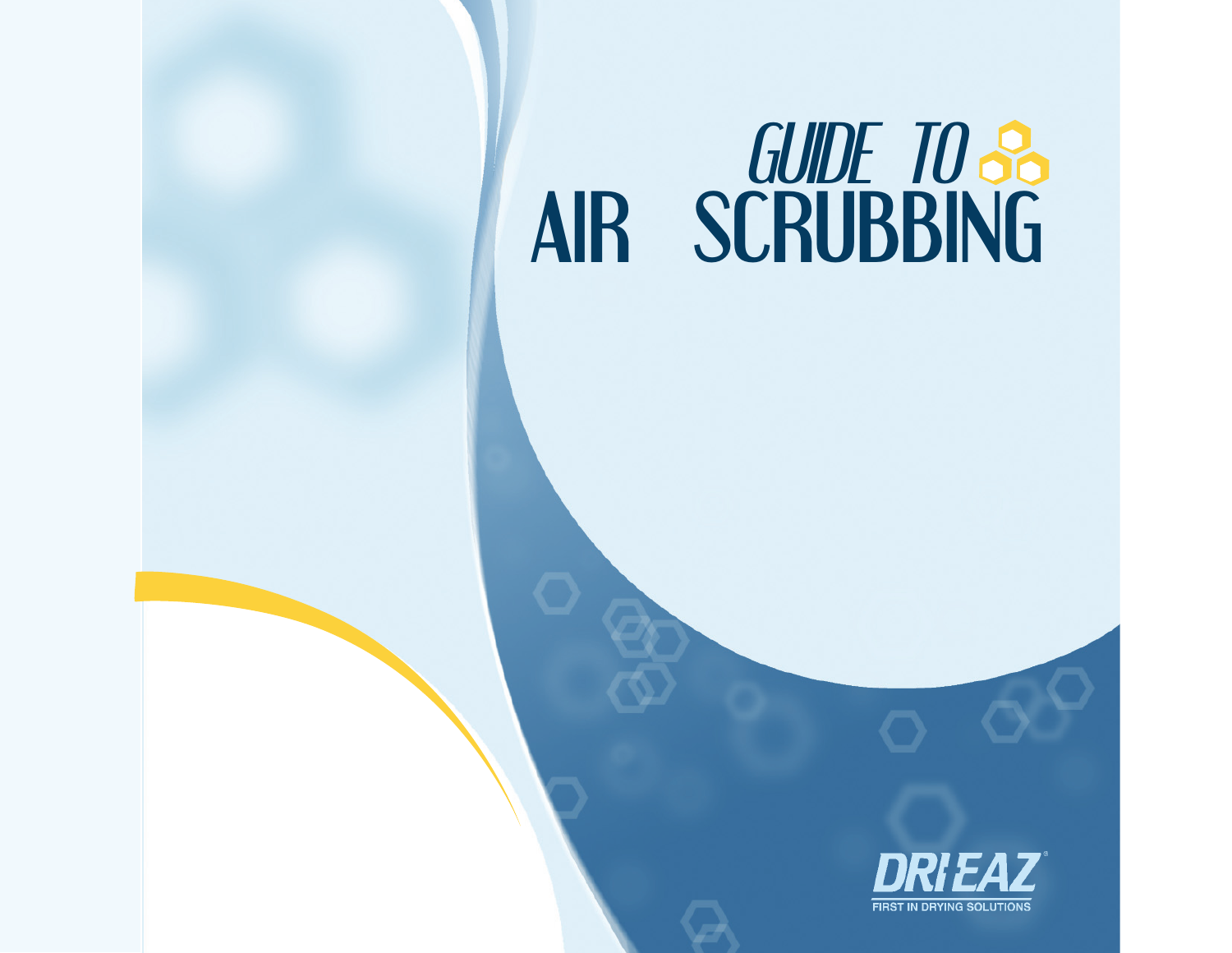# WHAT IS AN AIR SCRUBBER?

In the simplest terms, an air scrubber is a portable filtration system. It draws in air from the surrounding environment and passes it through a series of filters. These filters efficiently remove particles from the air to help improve indoor air quality.

n

### **Air scrubber or negative air machine?**

Often the terms "air scrubber" and "negative air machine" are used interchangeably. However, the two terms refer to very different applications.

An air scrubber stands alone in the center of a room without any ducting attached. The air it filters is recirculated to the surrounding area. An air scrubber application helps improve the general air quality of the jobsite.

A negative air machine uses ducting to remove contaminated air from a sealed containment area. The filtered air is exhausted outside of the containment. This creates negative air pressure (a slight vacuum effect) inside the containment relative to surrounding areas. A negative air machine application helps limit the spread of contaminants to other areas inside the structure.

Many air scrubbers can also be used as a negative air machine, but this requires additional features:

- ductable in and ductable out
- sealed housing
- precise airflow adjustment
- a blower motor with variable speed to maintain containment





regular air scrubber

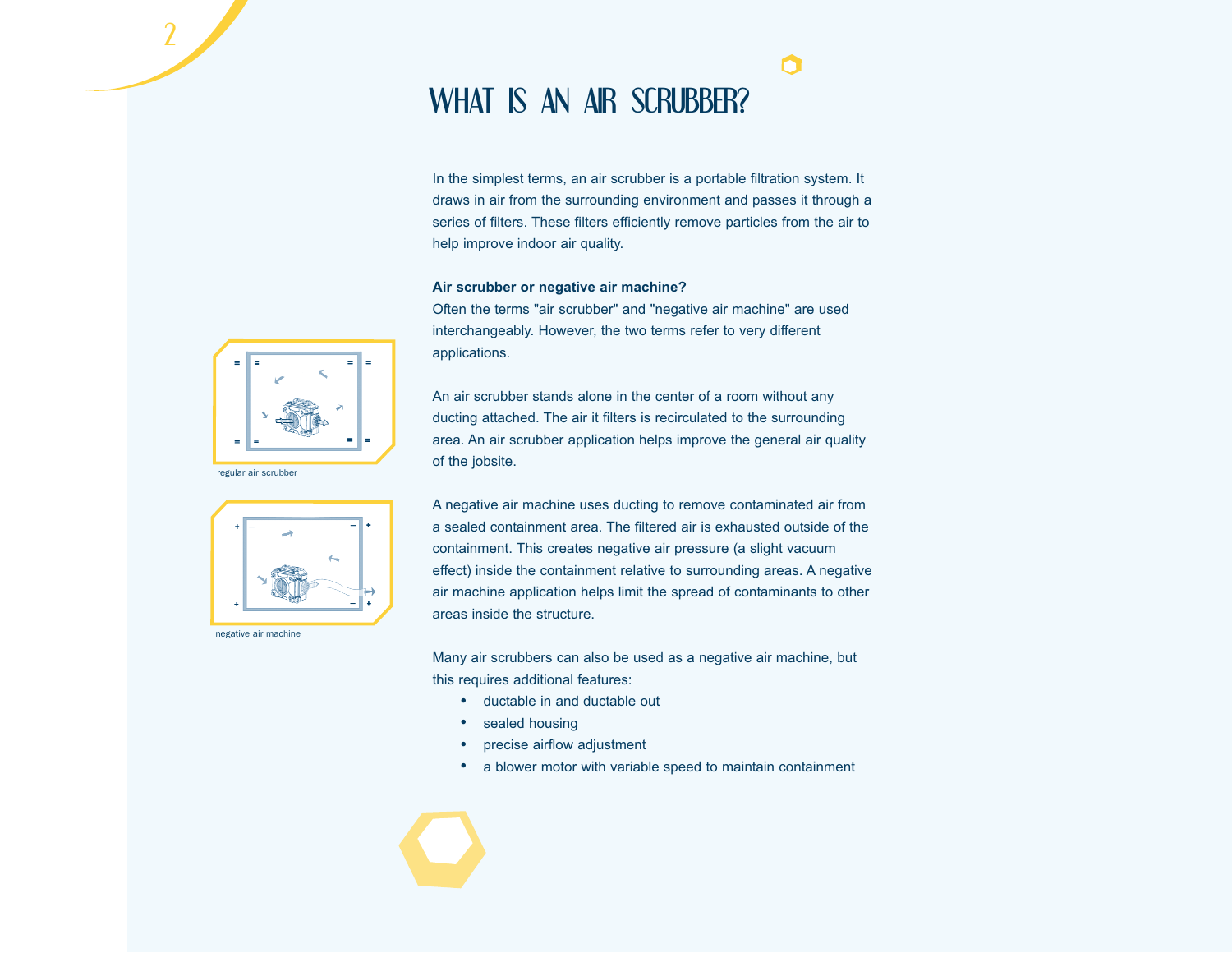# WHY SHOULD I USE AN AIR SCRUBBER?

The goal of every restoration job is to safely and efficiently return the indoor environment to pre-loss condition for the customer. Part of this responsibility is to address the quality of the air inside the structure.

Any job that involves cleanup of sewage, mold, and/or fire damage will generate significant amounts of particulates and odiferous (smelly) gases. These contaminants are a direct result of the damage itself, as well as the necessary process of treating and cleaning damaged materials. This includes not only damage in the occupied space, but also contaminants in wall or ceiling cavities that may be disturbed and unknowingly introduced into the occupied space. These contaminants can settle on carpet, upholstery, furnishings, and be drawn into the HVAC system.



Even clean-water losses are susceptible to compromised indoor air quality. The high-velocity airflow necessary for effective drying does more than evaporate moisture into the air—it also stirs up millions of

microscopic particles that have been trapped in the carpet or have settled on structural materials.

Some of these particles, such as human skin cells, animal hair, and dirt, are nearly always present but are innocuous to occupant health. Chemical agents such as soot particles, hydrogen sulfide gas, and mercaptans (organic sulfur-containing chemicals generated by sewage-borne bacteria) can create unwanted visual damage and noxious odors. Potential human allergens such as cat or dog dander or dust mites may be released in large concentrations from damaged carpets and furniture. Most importantly, readily aerosolized biological agents such as sewage-born bacteria or mold spores (and spore byproducts) are likely to be introduced into the air in large amounts during the drying restoration process—and these agents can cause adverse human health effects when inhaled.

Ultimately, if these pre-existing or newly introduced contaminants are not removed effectively they will impact the indoor air quality (IAQ) of the worksite and compromise the quality of the entire restoration job. Some contaminants can even create a potential indoor health hazard.

An air scrubber helps prevent these undesirable—and potentially harmful—particles and gases from remaining in the indoor environment or lodging in your equipment. By greatly reducing the types and quantity of airborne particles, an air scrubber also reduces the chances that occupants or technicians will inhale contaminants or gases. Removing contaminants safely, efficiently, and cost-effectively with an air scrubber is a great benefit to your business, your employees, and your customers.

#### **For your occupants**

An air scrubber helps create a cleaner, safer indoor environment for occupants both during the restoration work and after it is done. Occupants who are able to re-enter a previously damaged building without visual, odor, or health complaints are likely to be satisfied with your work. Using an air scrubber on a job is a cost-effective way to increase the quality and value of the service you offer to your customers.

#### **For your technicians**

Using an air scrubber on the job also reduces the risk for those working on the job. In many cases, an air scrubber may be much more effective, comfortable, and less expensive than requiring the use of respirators. An air scrubber is a short-term and long-term investment in the health and productivity of the people who do the work of restoration.

#### **Legal implications**

An air scrubber not only addresses indoor air quality concerns while the work is being performed, it can also help limit your legal exposure long after the job is done. This is especially true with water damage and mold contamination. Sometimes a restored structure develops a problem with IAQ due to a pre-existing condition or subsequent damage that is beyond the scope of your company's responsibility. By using an air scrubber on every job, you are taking an extra step to minimize unintended liability and complications that affect indoor air quality and occupant health.

#### **Increase safety and productivity**

Improving IAQ also benefits equipment performance and quality of work. For instance, in water damage restoration an air scrubber captures dirt, dust, and debris that might otherwise coat dehumidifier coils (thereby decreasing water removal efficiency) and/or clog airmover intake vents (thereby reducing airflow). An air scrubber helps keep your equipment clean so that it can perform at its best.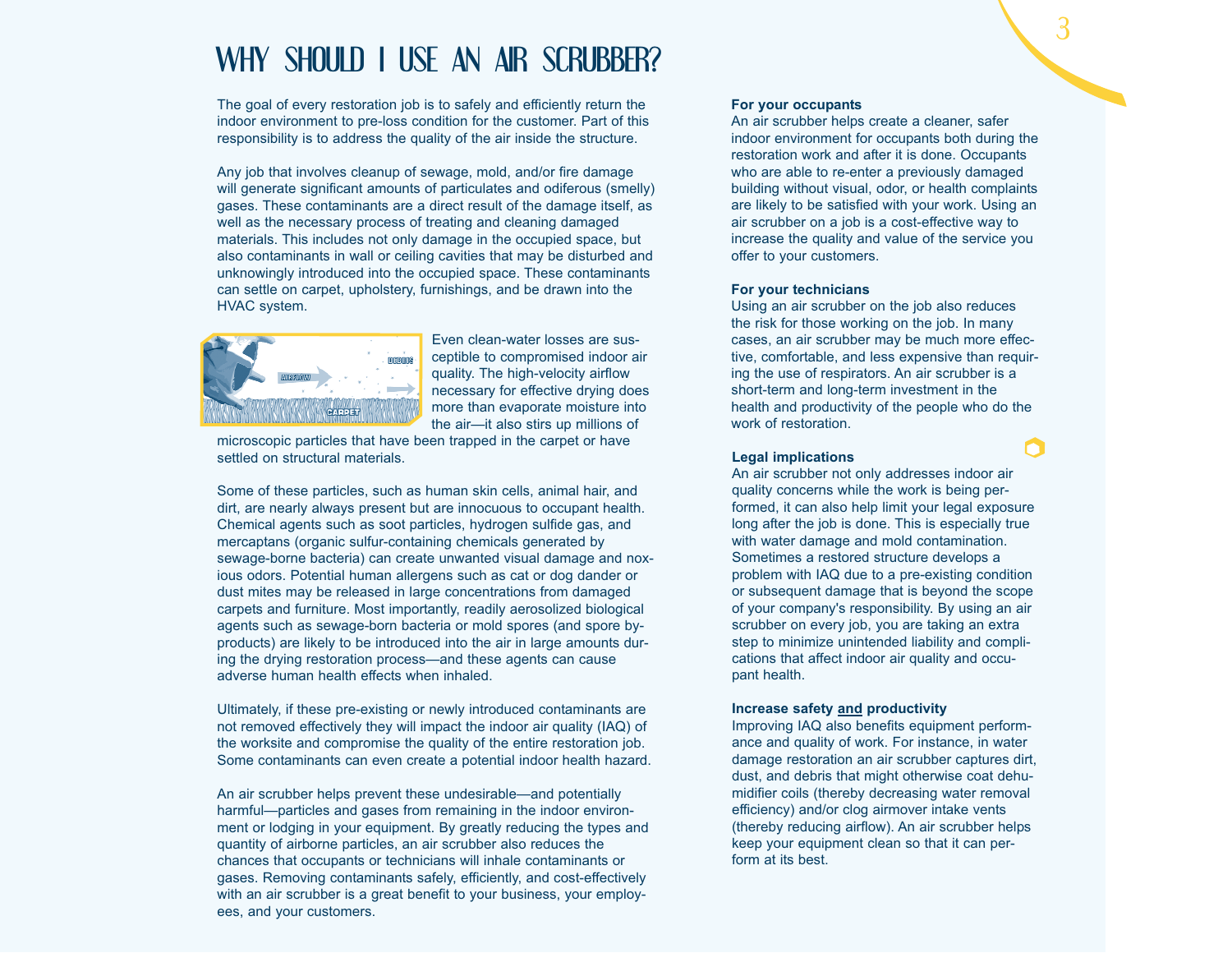# WHAT'S IN THE AIR?

### **Pollutants of concern**

Air is composed of much more than nitrogen, oxygen, and carbon dioxide. Even the relatively "clean" air of a normal (non-smoking) household or office environment contains a variety of microscopic particles, allergens, and organic chemicals.

Most of these commonly occurring agents are the result of normal human and animal activity, plants, insects, cleaning products, and personal hygiene products. The normal introduction of dirt and certain soil- and plant-borne mold spores into the indoor environment occurs through open windows, doors, and foot traffic. These particulates comprise most of what is found in normal indoor dust, both on surfaces (such as carpets) and in the air.

A normal indoor environment also includes trace quantities of volatile organic chemicals (VOCs). These VOCs are the result of evaporation or off-gassing from carpeting, furniture, and certain household or other chemical products. Most of these substances are either harmless or, in a few cases, represent potential allergens to a small number of genetically susceptible individuals.

These normally occurring indoor substances can be distinguished from actual indoor "contaminants" or "pollutants." The latter substances have the potential to cause adverse health effects, both short-term (acute) and long-term (chronic). The Environmental Protection Agency (EPA)**<sup>1</sup>** and American Lung Association**<sup>2</sup>** have both published articles listing pollutants of concern. These pollutants can be classified into two types: particulate and gaseous.

### **Particulate Pollutants**

These very small solid or liquid particles are light enough to float around in the air. They may include organic (i.e. carbon-containing) or inorganic compounds and both dormant and living organisms. Of primary concern are:



non-visible respirable particles that can penetrate deep into the lungs where they may stay a long time and cause acute or chronic health effects; and

larger particles—such as pollen, animal dander, or dust—that do not penetrate as deeply, but may cause an allergic reaction.

### **Gaseous Pollutants**

These include combustion gases and organic chemicals that are not associated with particles. With the development of increasingly sophisticated measurement equipment, hundreds of different gaseous chemical pollutants have been detected in indoor air. Sources include combustion appliances, cigarette smoking, vehicle exhaust, building materials, furnishings, paints, adhesives, dyes, solvents, cleaners, deodorizers, personal hygiene products, pesticides, and even the cooking of food or the metabolic processes of humans, animals or plants.

Health effects depend on the type and concentrations of gaseous pollutants, frequency and duration of exposure, and in the case of allergenic substances, individual sensitivity. Some of these chemicals are simply transient irritants, capable of causing short-lived reactions such as watering or burning of the eyes or nose, cough, or other adverse reactions related to their unpleasant odor. For all but a few specific agents, the long-term health effects (at relatively low concentrations found in typical indoor environments) are unknown and/or not studied.

1United States Environmental Protection Agency and the United States Consumer Product Safety Commission Office of Radiation and Indoor Air, The Inside Story: A Guide to Indoor Air Quality - EPA Document #402-K-93-007, 19 June 2003 <http://www.epa.gov/iaq/pubs/insidest.html>. 2American Lung Association, Residential Air Cleaning Devices: Types, Effectiveness, and Health Impact, 19 June 2003 <http://www.lungusa.org/pub/cleaners/air\_clean\_toc.html>.

D. Pter

3Information presented by Dri-Eaz and 3M at the 2003 Dri-Eaz Restorative Drying Symposium

WDR FILTRATION STUDY**<sup>3</sup>**

Particles found on Standard Water Damage Jobs

| Debris $\bigcirc$                 |         |
|-----------------------------------|---------|
| Fibers $\bigcirc$                 |         |
| Ascospore <b>O</b>                |         |
| Aspergillus ochraceus O           |         |
| Aspergillus versicolor            | Ó       |
| Bacillus sp. 1                    | ο       |
| Bacillus sp. 2                    | Ω       |
| Bacillus sp. 3                    | $\circ$ |
| Chactomium sp.                    | o       |
| Cladosporium spp. O               |         |
| Epithelial cells o                |         |
| Hyphae $\bigcirc$                 |         |
| Pollen <sub>O</sub>               |         |
| Insect parts O                    |         |
| Micrococcus sp.1                  | o       |
| Micrococcus sp. 2                 | $\circ$ |
| Nigrospora spp.                   | $\circ$ |
| Paecilomyces sp.                  | $\circ$ |
| Penicillium sp.1                  | $\circ$ |
| Stachybotrys - like O             |         |
| Taeniolella spp.                  | ി       |
| Torula spp. <b>O</b>              |         |
| Trichoderma sp. O                 |         |
| onysisinus (Der p I) (dust mite)  |         |
| D. Farinae (Der fl) (dust mite) O |         |
| Cat allergen (Fel d I)            | о       |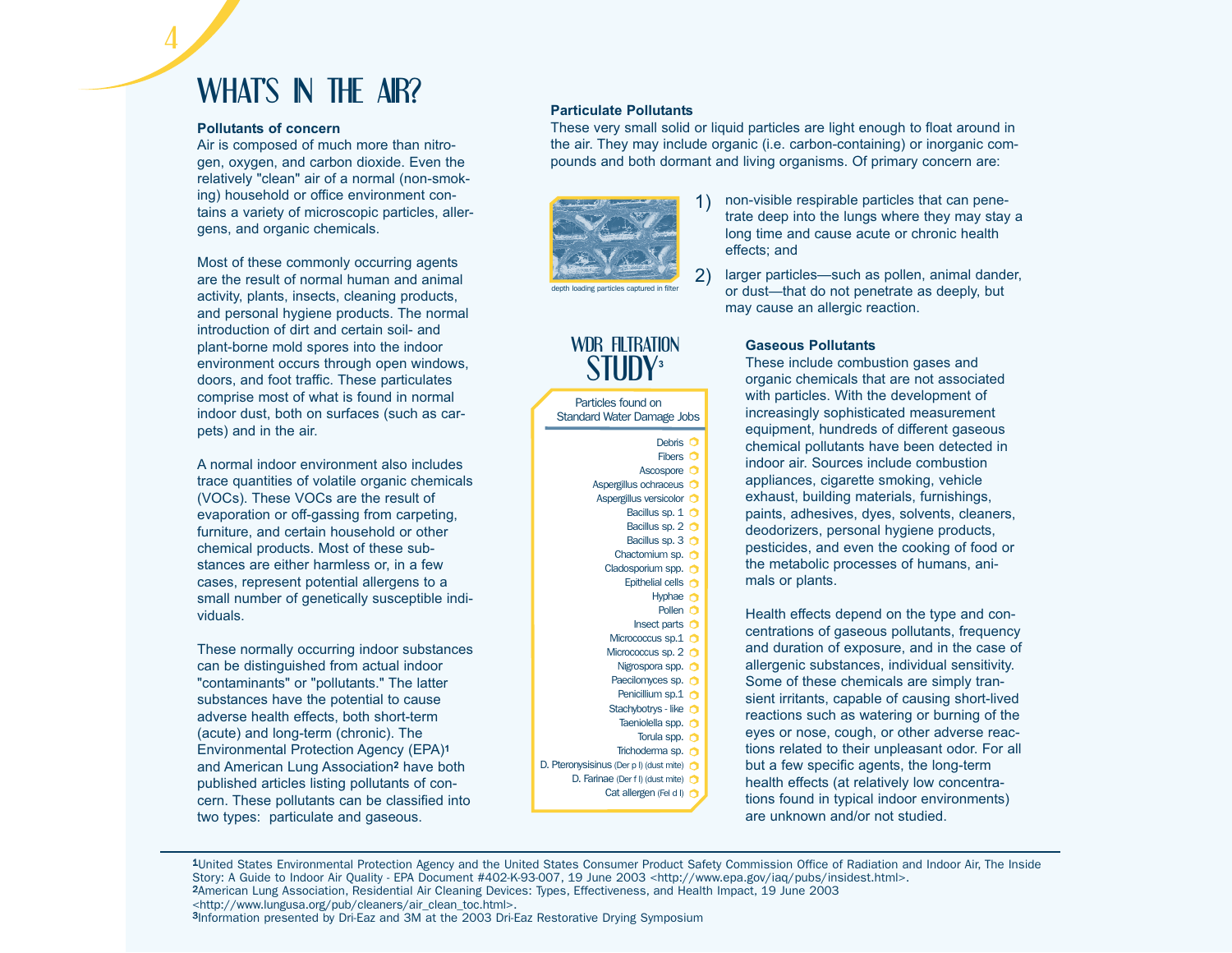Because many of these particulate or gaseous agents are reasonably well tolerated by most individuals in otherwise "normal" indoor environments, their role as actual "pollutants" in buildings that sustain water, fire, or sewage damage is probably minimal. However, substances of concern to restoration professionals—mold, bacteria and their odorcausing chemicals, and combustion products—may nevertheless be difficult to identify by sight or smell from these many common background substances. For this reason, in at least some restorations for water damage, fire, mold, or sewage, sampling of the indoor air and dust for specific biological (and less often, chemical) contaminants is necessary prior to starting the restoration work.

### **Measured in microns**

Most airborne particles of concern to human health are not visible to the naked eye. The size of these particles is measured in microns. A micron, short for micrometer and abbreviated  $µm$ , is one millionth (1/1,000,000) of a meter. A particle of 1 micron in diameter is far smaller than the period that ends this sentence. The following chart compares the average sizes of some common airborne particles and gas molecules.

# PARTICLE SIZE SPECTRUM

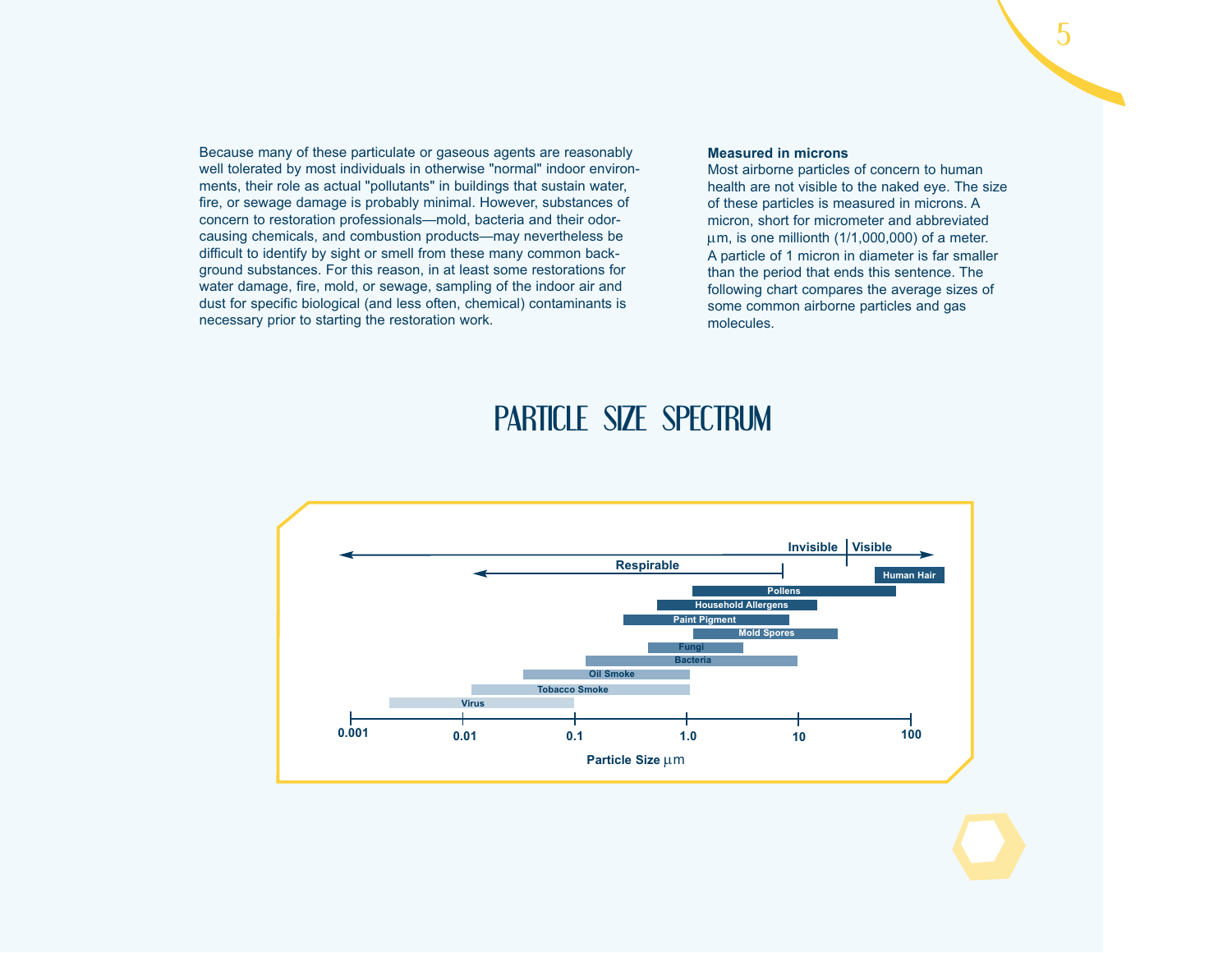#### **Settling of particles**

6

The smallest particles are light enough to be suspended in the air indefinitely. However, most indoor airborne particles are gravimetric. That is, they will eventually settle to the ground or onto surfaces like furnishings, counter tops, and windowsills.

In the turbulent environment of water damage restoration—or wherever else high-velocity airflow is employed—even the heaviest particles can remain airborne where they may be inhaled. Restoration procedures often disturb particulate matter in such a way that the indoor air, if not sufficiently filtered, can become contaminated.

Depending on size and other physical properties, as well as environmental conditions, some particles can take quite a long time to settle. In the case of very small mold spores arising from water-damaged building materials, they are often able to "latch on" to larger particles and remain in the settled dust for long periods of time.

The following chart shows the relative time it takes for particle sizes to settle one meter under still (non-turbulent) indoor air conditions.

# APPROXIMATE PARTICLE SIZES AND TIME TO SETTLE 1 METER **<sup>3</sup>**

| <b>Particle type</b>    | Diameter (µm) | <b>Time</b> |
|-------------------------|---------------|-------------|
| Human hair              | 100-150       | 5 seconds   |
| <b>Skin flakes</b>      | $20 - 40$     |             |
| Visible dust            | > 10          |             |
| Common pollens          | $15 - 25$     |             |
| Mite allergens          | $10 - 20$     | 5 minutes   |
| <b>Fungal spores</b>    | $2 - 10$      |             |
| <b>Bacteria</b>         | $1-5$         |             |
| Cat dander              | $0.5 - 1.5$   | 10 hours    |
| Tobacco smoke           | $0.1 - 1.0$   |             |
| Metal and organic fumes | $< 0.1 - 1.0$ |             |
| Cell debris             | $0.01 - 1.0$  |             |
| <b>Viruses</b>          | < 0.1         | 10 days     |

**<sup>3</sup>**Spengler, John D, Ph. D., Harvard School of Public Health, Boston, MA; referenced in Residential Air Cleaning Devices: Types, Effectiveness, and Health Impact (American Lung Association), 19 June 2003, Appendix 1: Table - Approximate Particle Settling Time <http://www.lungusa.org/pub/cleaners/fig2.html>.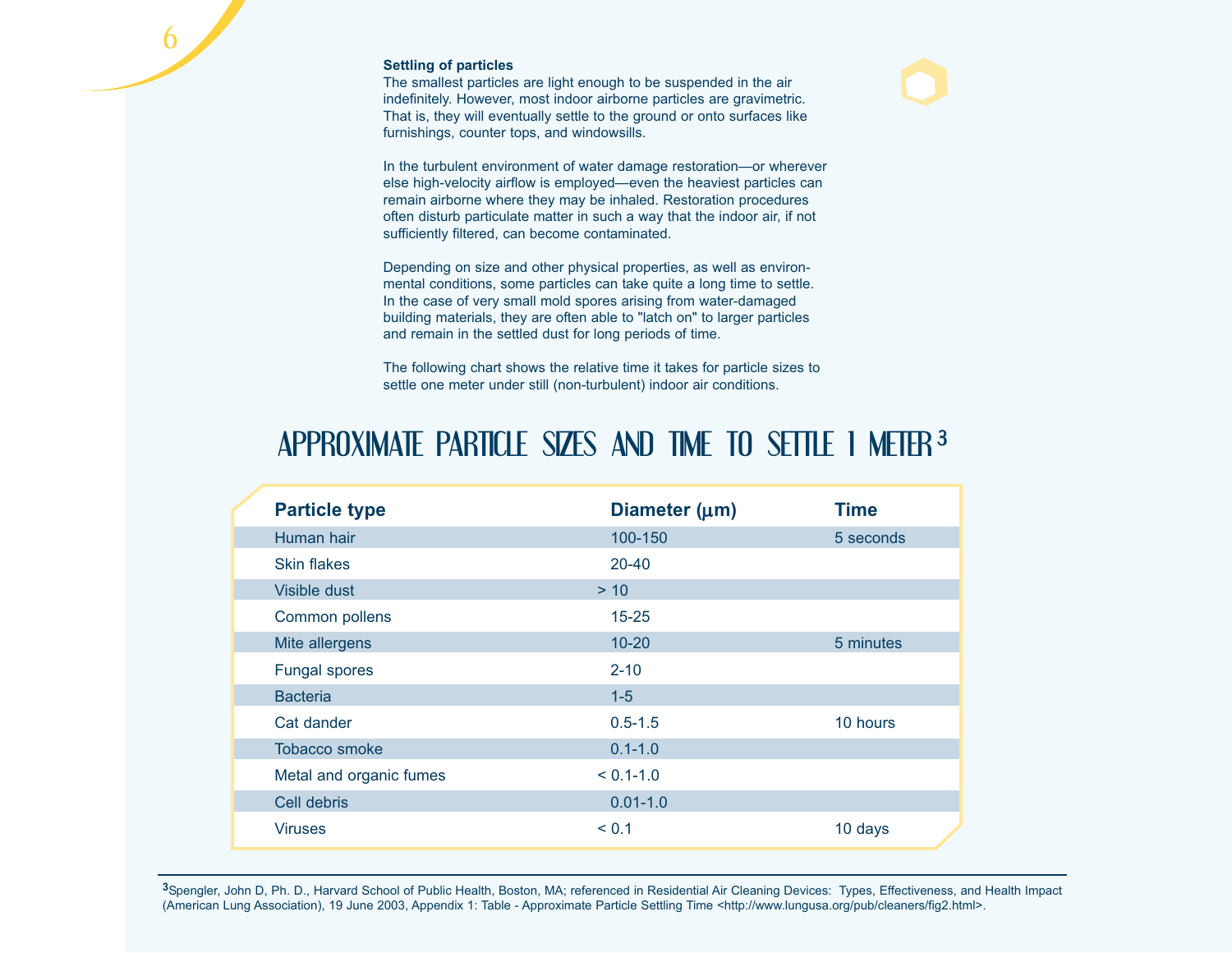# HOW AN AIR SCRUBBER WORKS

In order to remove airborne particles from the surrounding environment, an air scrubber draws the air through a series of filters. Each filter stage operates with progressively higher efficiency. The net effect is to produce the cleanest air possible at the highest rate of airflow through the entire filter system.

#### **Pre-filters**

The first stage of filtration is known as the "pre-filter"

stage. Pre-filters capture the majority of "larger" particles that may range from visible down to  $10 \mu$ m. This is accomplished by arranging several pre-filters in order of increasing efficiency.



pre-filter

By capturing these larger particles, a set of

relatively inexpensive pre-filters actually extend the service life of a more expensive primary filter. Without pre-filters, the high-efficiency primary filter would load with particles earlier, thereby causing the airflow rate and filtration efficiency to decrease. Removing these relatively larger particles with pre-filters helps the entire unit maintain high airflow, better filtration efficiency, and process more cubic feet per minute (CFM). Depending on the duration of the job, pre-filters may be replaced several times during the lifetime of one high-efficiency primary filter.

### **Optional carbon filters**

Most air scrubbers include space in the pre-filter stage for an optional carbon filter. The carbon filter captures the gas- and vapor-phase molecules that the human nose detects as odors. This is accomplished through a process called adsorption, where the gaseous molecules are physically attracted to the surface of the carbon.

The greater the surface area of the carbon, the more effective the filter is at adsorbing odor-causing molecules. Activated carbon is the preferred material for odor removal because it has a very large surface area. Just one gram of activated carbon may have as many as 2,000 square meters of surface area to adsorb gaseous odor molecules.

The service life of a carbon filter depends on the type and concentration of the odor. Your sense of smell will let you know when it's time to replace the carbon filter.



7

#### **Primary filter**

The final stage of filtration in an air scrubber is the primary filter. The primary filter completes the filtration process by removing the tiniest particles from the air. These particles may be as small as 0.3 microns in diameter.

An effective primary filter should be constructed of HEPA filter media. HEPA media is laboratory-tested to capture at least 99.97% of all 0.3-micron particles that pass through the filter media at a predetermined rate of airflow.

It is important to recognize that not all HEPA-media filters provide the same level of performance on the jobsite that they provide in the laboratory. We'll address this issue in the section titled, "The HEPA Facts."

The primary filter should be changed during a job when it becomes loaded with particulate and performance begins to suffer. To avoid cross-contamination, the primary filter should be changed between every job.

### **Blower**

No matter how effective the filter system is, an air scrubber needs a dependable and versatile blower. The blower pulls the air through the filters and exhausts the filtered air out of the unit. If the unit is to be used as a negative air machine, the blower should be powerful enough to provide sufficient static pressure for maintaining constant negative air pressure in the contained area.

It is important that the blower's power complements the efficiency of the installed filter system. A blower that is too powerful (that is, it pulls too many CFM) may overwhelm a mismatched filter system and actually decrease the system's efficiency.

Some air scrubbers offer the added benefit of variable speed operation. This feature allows the operator to adjust the blower speed to better filter small rooms and containment areas.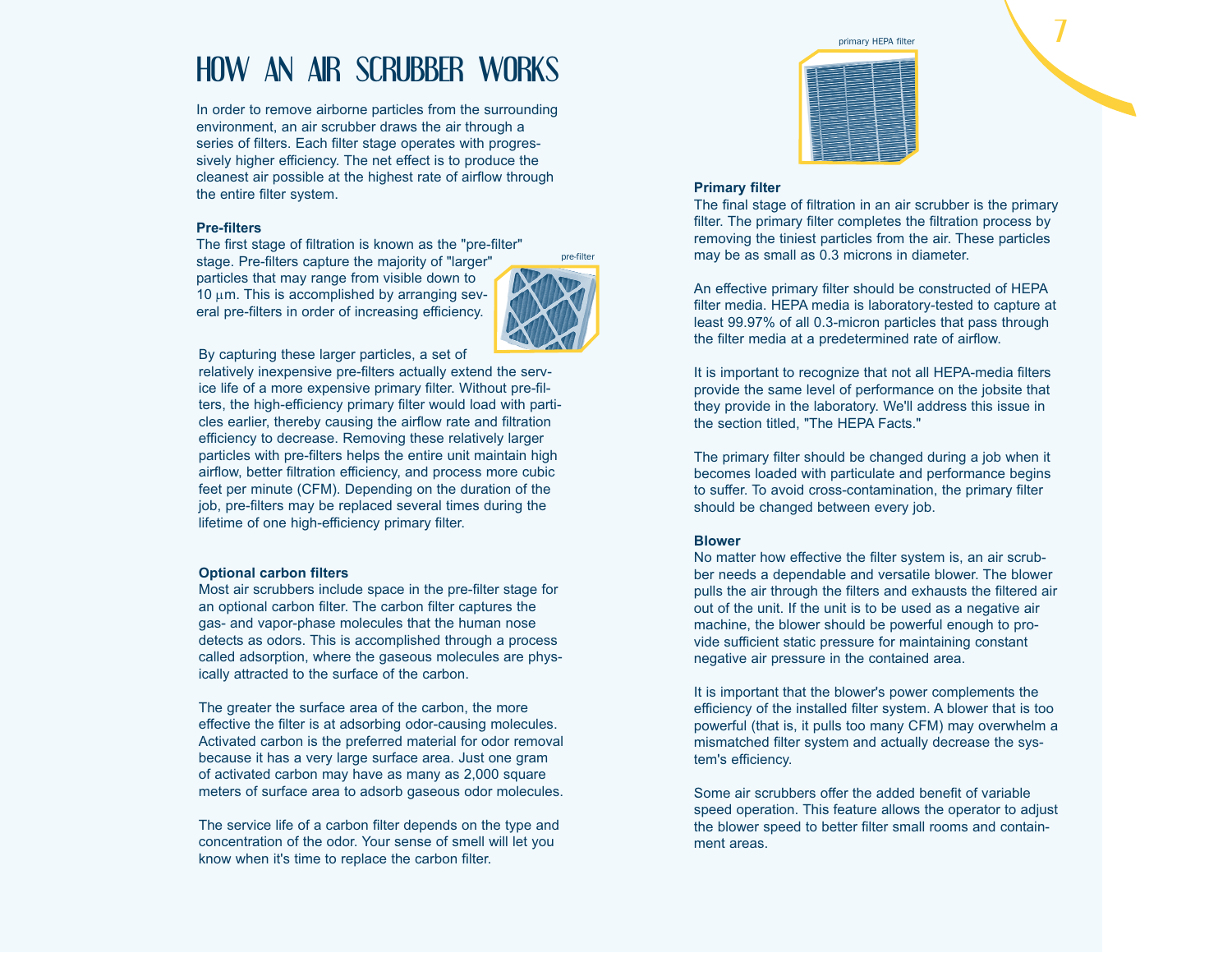# THE HEPA FACTS

The most common buzzword surrounding air scrubbers is HEPA, which stands for High Efficiency Particulate Air in reference to filter performance. It seems that nearly every manufacturer of high-efficiency filters or air-cleaning devices claims to be HEPA or have a rating of 99.97%. But what does this HEPA rating actually mean?

### **The history of HEPA**

In order to discover what sort of difference a HEPA filter actually makes in real world applications, let's look back at the origins of HEPA filtration.

The first HEPA filters were developed in the 1940s by the research and development firm Arthur D. Little as part of the Manhattan Project, a classified U.S. government project that developed the atomic bomb. The researchers needed a way to control the spread of very small, radioactive particles. They identified the 0.3-micron particle as the most penetrating particle into the human lung and focused their testing of filter performance around this particle size. The initial filters were so effective that they were referred to as "absolute filters." The generic term "HEPA" came into use in the 1950s after the absolute filter was commercialized.

# FILTRATION PRODUCTS

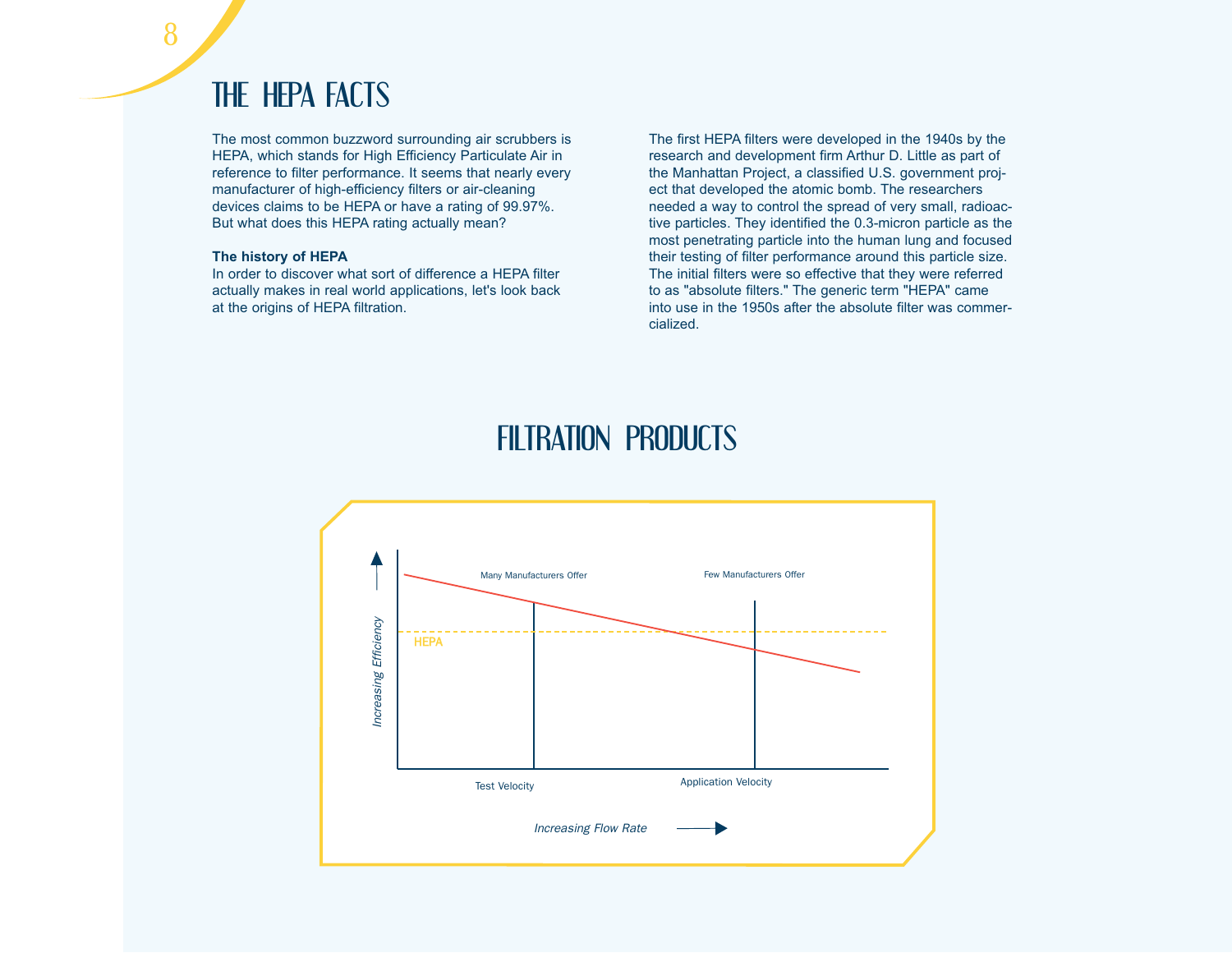#### **The 99.97% standard**

The modern day standard for HEPA performance is very similar to the original tests performed for the Manhattan Project nearly 60 years ago. Though not regulated by any government agency, HEPA filter manufacturers conform to the recommended procedures set by the Institute for Environmental Sciences and Technology (IEST). IEST-RP-CC021.1 and IEST-RP-CC001.3 are the most cited recommended practices for determining whether or not a filter meets true HEPA standards.

IEST-RP-CC021.1 specifies that, in order to qualify as HEPA *media*, the filter media must be 99.97% efficient against 0.3-micron oily aerosol particles traveling at a specified rate of 5.3 centimeters (cm) per second. This test focuses on the material out of which a filter is constructed.

IEST-RP-CC001.3 specifies that, in order to qualify as a HEPA *filter*, the entire filter must be 99.97% efficient against 0.3-micron oily aerosol particles at the application flow rate. This test focuses on the entire filter in its final constructed form.

Though these brief descriptions do not even begin to describe the tests in complete detail, they raise issues that are important to a discussion of HEPA filtration. Note that each test addresses three separate factors: particle type, particle size, and *particle flow rate*, or the speed at which particles encounter the filter. These are all critical to establishing whether a filter meets HEPA standards of 99.97% efficiency.

#### **HEPA and application rates**

The particle flow rate at which a filter is tested has a significant effect on its efficiency rating. The slower the rate, the longer the dwell time for particles within the filter and the easier they are to capture. A slow particle flow rate results in a higher efficiency rating.

In the previous section we noted that both IEST-RP-CC021.1 and IEST-RP-CC001.3 account for particle flow rates as part of the testing procedure. When testing the media alone (IEST-RP-CC021.1), this rate is defined as 5.3 cm/second. But when testing the entire filter (IEST-RP-CC001.3), this rate is left open to interpretation as the "application rate," meaning the rate at which the filter will be used when performing the intended work.

In order to qualify as HEPA according to the IEST, many air scrubber filters are tested at slower application rates. The actual particle flow rate (velocity in cm/second) may vary according to the size of the filter but translates to processed volumes of air as low as 150 to 200 CFM or less. This is in sharp contrast to the stated capacity of a typical air scrubber that may process 500-2000 CFM (or more) in real-world operating conditions.

Thus, a filter that is merely designed to pass a test for HEPA efficiency in the laboratory may be overwhelmed at normal operating airflow on the job. It might provide good filtration, but it will not necessarily be HEPA.

It's important to look at more than just claims of HEPA efficiency when selecting an air scrubber for your needs. Make certain that the filtration system is designed for high volumes of airflow. You should also look for a filter system that will help to minimize the build-up of pressure on the filters (also known as "pressure drop").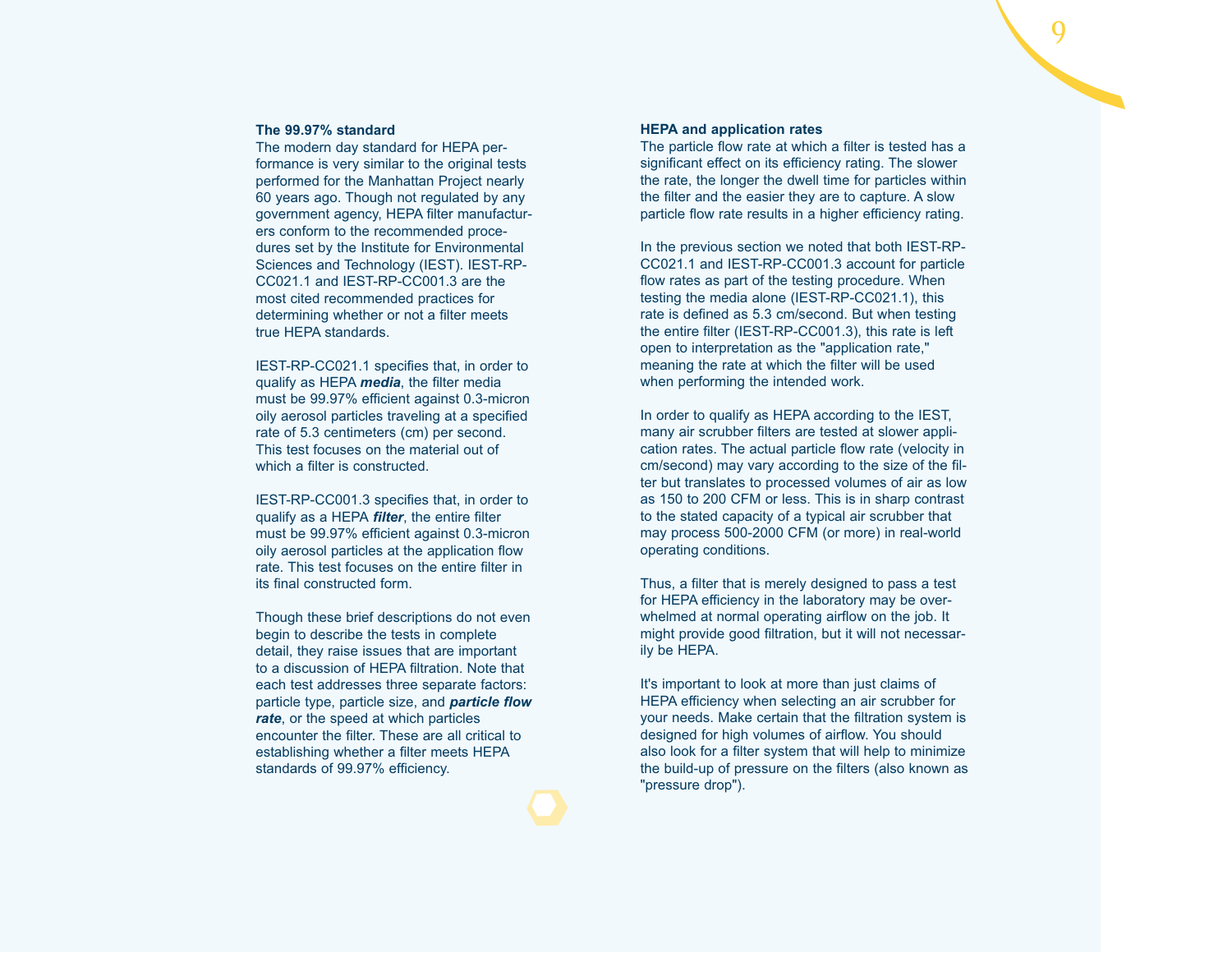### **Pressure drop**

10

By design, every filter system creates some resistance to airflow. As the blower pulls air through an air scrubber's filter system, any resistance to airflow will create a drop in pressure (a decrease in airflow) behind the filters. The greater this resistance to airflow, the greater the pressure drop and the fewer useable CFM for the job.

Optimal filter systems minimize this resistance (i.e. they have a low pressure drop) to help maximize filtration efficiency. Lower quality filter systems create high resistance (i.e. high pressure drop) that decreases filter performance.

An air scrubber with low pressure drop will be able to process higher volumes of air with less strain on the motor. The ideal filtration system combines high filtration efficiency, high volumes of airflow, and low pressure drop for the best real-world performance.

#### **Loading capacity**

How a HEPA filter collects particles is another important point to consider. A filter design that collects particles mostly on the surface (like a lint trap on a dryer) will load quickly, causing an increase in pressure drop, a decrease in airflow and a decrease in filtration efficiency. On the other hand, a filter design that can utilize its entire depth to capture particles, not just the surface, will maintain a lower pressure drop, higher airflow, higher filtration efficiency, and provide a longer service life. This performance feature is often called "depth loading," and is advantageous to the restorer for the reasons outlined above.

#### **Durability of HEPA filters**

The durability of HEPA filter media plays a critical role in the quality of an air scrubber's performance in the real world. A filter may perform perfectly well in the laboratory, but should it be damaged through shipping or handling, it will suffer a permanent loss of filtration efficiency. Fragile media can be crushed or torn, leaving gaps and holes that allow particles to pass through unfiltered and negating the benefits of a HEPA rating.

Make certain that the filter media in the air scrubber you select is designed to withstand the rigors of restoration work. It should be resilient enough to withstand the bumps and drops common to being transported as freight (before the purchase) and installed in the unit (on the jobsite).

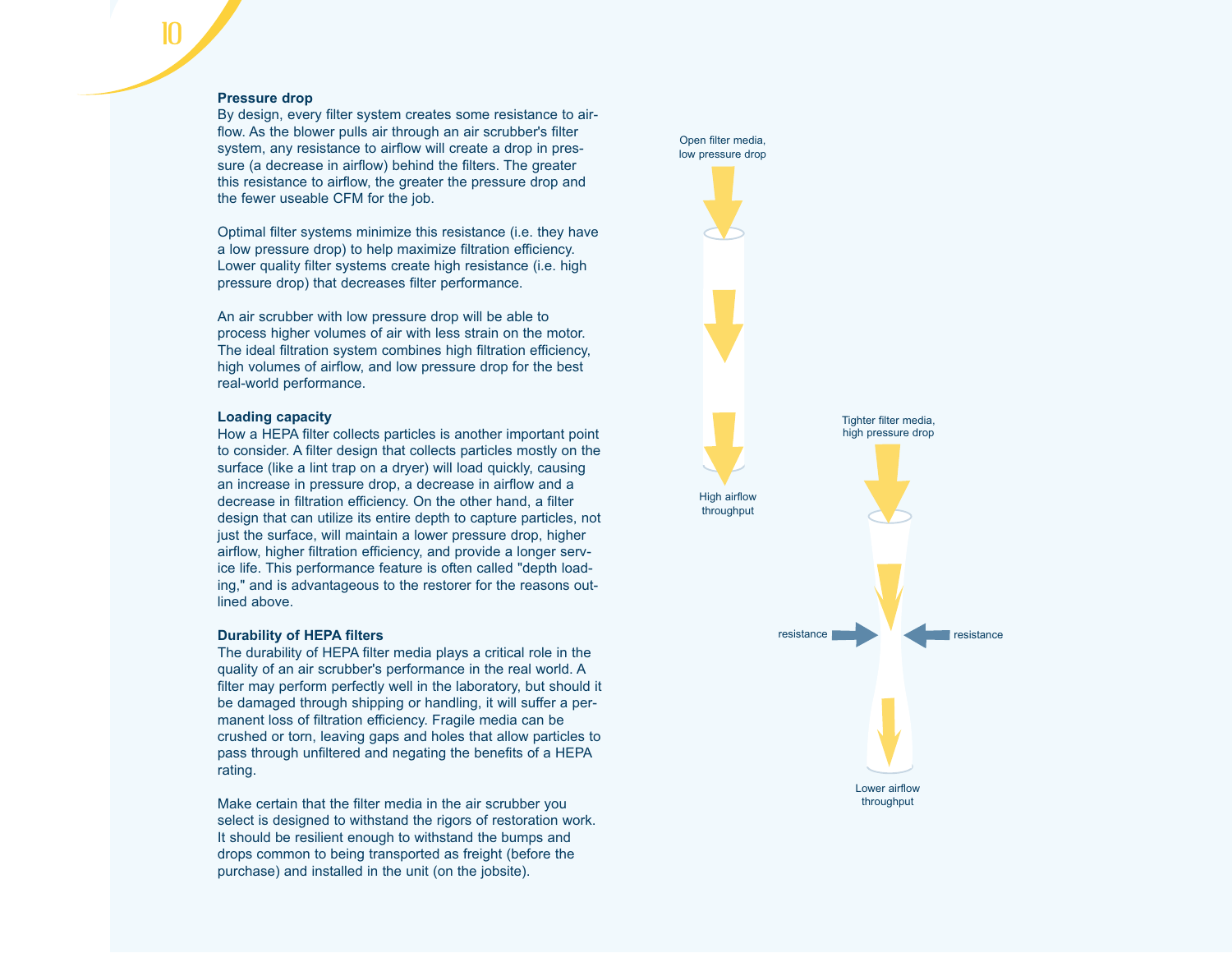# CLEAN AIR DELIVERY RATE (CADR)

Clearly, airflow is a critical element in the efficiency of a filtration system. As emphasized earlier, a filter that meets the HEPA standard when tested in the laboratory at 150 CFM may not provide HEPA-quality filtration at 500 CFM. Even though a CFM rating or air changes per hour—tells you little about the quality of filtration, this is the way the restoration community has compared air scrubber performance.

The Association of Home Appliance Manufacturers (AHAM) has a rating system that's been used to compare performance filtration equipment for years: Clean Air Delivery Rate (CADR). CADR is a measure of the actual volume of cleaner air delivered per minute. It factors in how the filtration system and the entire machine work

together, at the airflow rate you're using. The highest CADR numbers belong to air scrubbers that combine high filtration efficiency, high airflow, and low pressure drop. Selecting the proper filter media can optimize CADR.

The CADR system is unique because it indicates how efficiently a machine removes particles from the air—not just the number of CFM or the type of filtration. The restoration/remediation market is beginning to use the CADR system because it represents a better way of comparing performance between units. CADR is a step forward for the industry because it tells you how much cleaner the air really is, when processed by a particular machine at a particular flow rate.

# CADR: VOLUME OF CLEANER AIR DELIVERED PER MINUTE

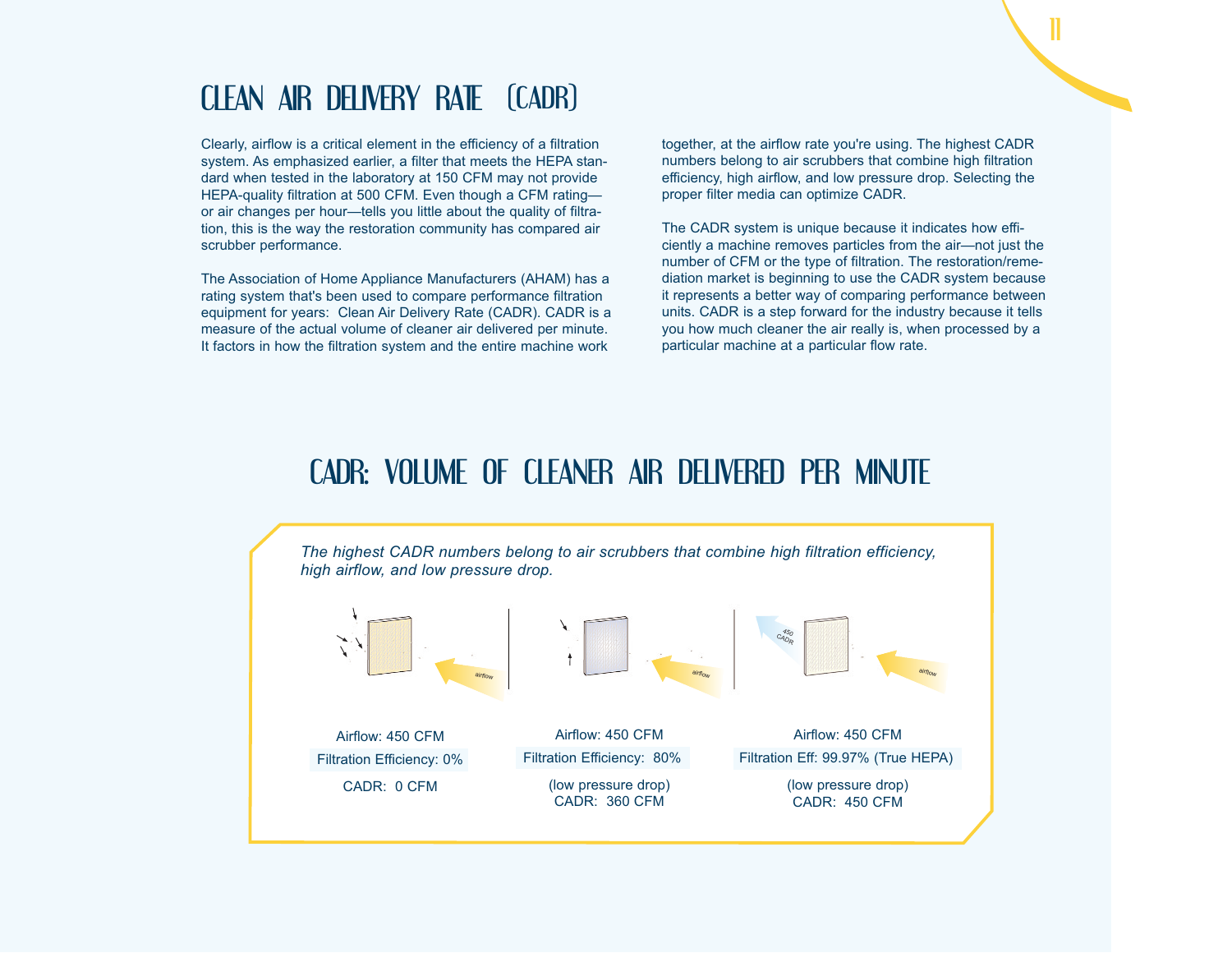# HOW TO USE AN AIR SCRUBBER

### **Preparation**

Before using an air scrubber, be certain that you start with a clean unit with new filters. The best practice is to thoroughly clean the unit and replace both the pre-filters and the primary filter after every job. This extra step eliminates the possibility of cross-contaminating a clean space as fungal spores and other microbes can grow through any filter over time. The cost of filters should be considered part of the cost of restoration.

During the job, change filters as soon as the pressure drop increases to the point where filtration efficiency begins to suffer. Higher quality air scrubbers are able to monitor pressure drop and alert you when filters need changing.

### **Placement for water damage**

For water damage restoration, an air scrubber should be placed in the center of the affected area. The air scrubber will draw in the surrounding air and return the filtered air back into the same environment. To operate the air scrubber, simply turn the unit on. It will immediately begin drawing in air through the filter system and capturing airborne particles. When working in large areas or spaces that are divided by walls, doorways, or hallways, you may need to place several air scrubbers at strategic locations. For more information, see the next section "Maximizing circulation."

### **Maximizing circulation — 500 CFM or 2000 CFM?**

Contaminants in the air may not be evenly dispersed throughout a room or structure. It is possible for "stale" pockets of air to remain out of an air scrubber's reach. These stale pockets may be in corners, closets, hallways, through doorways, or in any area that is isolated or blocked from the air scrubber.

Remember, dirty air will not move to clean air. The only way to truly filter an indoor structure is to place air scrubbers in several strategic locations. The goal is to eliminate stale pockets: several 500 CFM units will provide a better environment than one 1500-2000 CFM unit.

If conditions allow you may consider placing airmovers in a room or structure to specifically improve circulation of the indoor air for better filtration. You may also wish to duct the process air from the air scrubber to another part of the structure to increase air circulation between rooms. More likely, you may need to place more than one air scrubber throughout a structure to minimize stale pockets of air.

### **Determining ACH**

ACH stands for air changes per hour. An air scrubber accomplishes one "air change" when it filters a volume of air equivalent to the size of the room (known as "equivalent volume"). For instance, a room with 500 square feet and 8-foot ceilings has 4,000 cubic feet. In this situation, an air scrubber would achieve one air change after filtering the room's equivalent volume, or 4,000 cubic feet of air. Of course this figure will vary depending on the size of the structure or area.

Currently there are no standards for the minimum number of ACH on water damage restoration. All standards for ACH come from other industries such as asbestos remediation, mold remediation, or hospital sterilization. The standards vary widely depending on application and jurisdiction. For example, the IICRC's S520 mold guidelines (Sec. 10.3.1) recommend that "a minimum of four air changes per hour be maintained for ventilation and contaminant dilution" when using pressure differentials.

As a general rule you should achieve a minimum of 6 ACH. This means that an air scrubber must complete six air changes every hour, or one every 10 minutes. If you can increase the ACH, do so.

You can determine the CFM needed to achieve 6 ACH with a simple 3-step formula:

Calculate the room's volume in cubic feet. To do this, multiply the square footage by the ceiling height. In the example above, the floor has an area of 500 square feet (multiple length by width) and 8-foot ceilings.

 $500 \times 8 = 4,000$  cubic feet of volume.

|<br>|

Multiply the room's volume (in cubic feet) by 6 to find the total cubic feet of filtration needed per hour 2

4,000 cubic feet  $x 6 = 24,000$  cubic feet per hour

Divide the total cubic feet per hour by 60 to convert to cubic feet per minute (CFM) 3

24,000 cubic feet per hour / 60 minutes = 400 CFM

You can see that you would need an air scrubber with 400 CFM to maintain 6 ACH in a 4,000 cubic foot space. You can apply this formula to any closed environment and determine the CFM required to achieve 6 ACH.

New to the industry is CADR, or Clean Air Delivery Rate. This is a more effective way at matching an air scrubber to the volume of a space.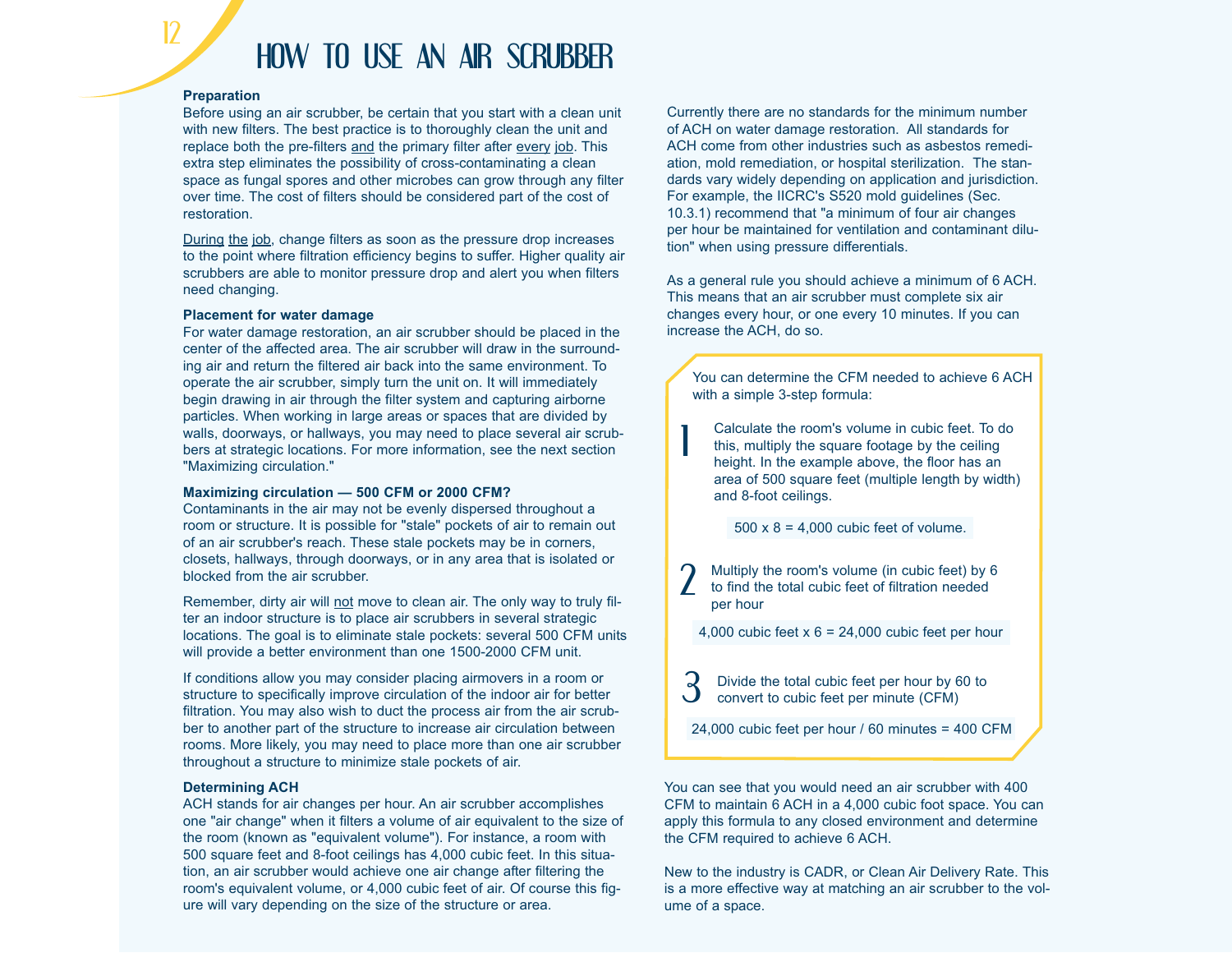## WHEN TO USE AN AIR SCRUBBER

#### **Water damage restoration**

One of the most practical and necessary places to use an air scrubber is on every water damage restoration job. The immense amount of airflow necessary for the evaporation of moisture from carpet, pad, drywall and other damaged materials also stirs up a vast amount of debris into the air from carpet, furniture, and ductwork. These airborne particles can range from allergens normally found indoors (like pet dander) to potentially hazardous contaminants that may be a result of water damage (like mold spores).

Use an air scrubber on water damage to drastically reduce the number of these airborne particles and improve the quality of indoor air.

#### **Fire damage restoration**

Use an air scrubber on fire damage to not only reduce particle counts, but to reduce odors. Supplement the pre-filter stages with an optional carbon filter to effectively capture gas molecules that cause odors in addition to airborne debris stirred up by the restoration and reconstruction process.

#### **Dust control**

An air scrubber is a valuable tool in any environment where dust is undesirable for reasons of safety, comfort, or precision. Situations may include workshops, construction sites, or factory production lines.

#### **Odor Control**

With an optional carbon filter placed in the pre-filter stage, an air scrubber can remove odor-causing gas molecules from the air in addition to microscopic particles. Applications include cleanup for fire, sewage, mold contamination, and even standard carpet cleaning jobs.

#### **Sewage remediation**

Use an air scrubber with an optional carbon filter to help control odor and reduce the number of gaseous pollutants while remediating sewage damage.

**Negative air machine for mold remediation** Certain air scrubbers can also be used as negative air machines for containment purposes. In order to function effectively as a negative air machine, an air scrubber must include these features:

- ductable in and ductable out capability
- sealed housing
- precise airflow adjustment

For mold remediation, an air scrubber/negative air machine should be placed outside the containment. It will draw air from the contained area through ducting and exhaust filtered air outside the containment area. Use the variable speed operation to control the pressure differential of the containment area and thereby avoid collapsing the containment barrier because of too much vacuum pressure from the air scrubber/negative air machine.

Achieving true HEPA filtration efficiency of 99.97% (as described earlier in this guide) is especially critical when using an air scrubber as a negative air machine, because the air scrubber (and filter) will only process the air one time, as it's ducted out. According the IICRC's S520 mold guidelines (Sec. 10.3), "If pressure differentials are used, it is highly recommended that they be created using HEPA air filtration devices set up as negative or positive air machines."

An air scrubber/negative air machine helps prevent contaminants from escaping from a properly constructed containment area.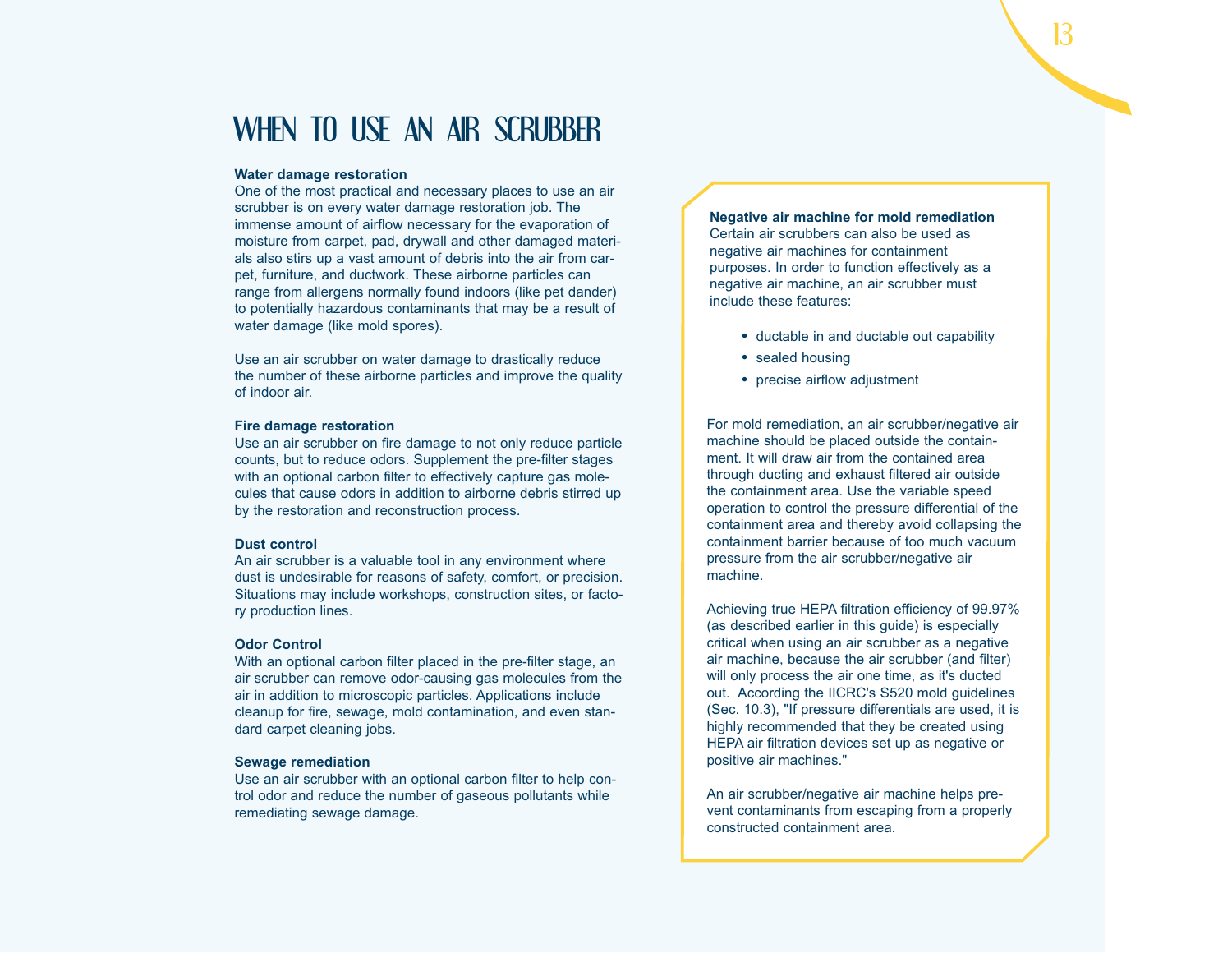# AIR SCRUBBER SAFETY

#### **What an air scrubber does not do**

14

Though an air scrubber is a powerful and versatile tool when properly applied, there are inherent limits to its abilities. The most significant limitation is implied by its name—an air scrubber helps clean the air but it does not help clean surfaces. An air scrubber is effective only against airborne particles (and gaseous pollutants) that pass through the filter system. Particles that settle on furniture, countertops, or other surfaces, or which are drawn in to the HVAC system, are beyond an air scrubber's reach.

The use of an air scrubber is not a guarantee that the air will be decontaminated at the conclusion of the job. The design of any building will have spaces of "dead air" that resist circulation. It is possible that an air scrubber will miss certain groups of airborne particles because that air will never pass through the filter system.

An air scrubber will not capture every single particle or gas molecule that passes through the filter system. Even the most efficient air scrubber filter systems are only rated 99.97% effective against particles 0.3 microns in diameter or larger. Some particles in this size range and smaller will be able to pass through the filter without being captured.

### **Changing filters and cleaning**

To help prevent cross-contamination between jobs, limit your liability, and to optimize the performance of your air scrubber, you should perform a basic maintenance routine between every use: decontaminate the entire unit inside and out, (Milgo QGC works great for this) and replace the entire filter system (both pre-filters and primary) before placing the unit on a new job.



Loaded filte

During a job, filters should be changed when they become so loaded with particles that they begin to reduce airflow and increase pressure drop. Overly loaded filters not only restrict CFM, they can result in a loss of filtration efficiency. You may need to monitor the exhaust airflow with a manometer at selected intervals to determine pressure drop. Some air scrubbers include on-board pressure sensors that automatically alert you when the filters need changing.



#### **Use appropriate PPE**

An air scrubber captures particles that can be hazardous to human health. During the process of changing filters, decontamination, or performing maintenance, large concentrations of cap-

tured particles can become airborne in the immediate area. For these reasons, air scrubber operators should wear appropriate personal protection equipment (PPE) when performing any type of service on an air scrubber. A NIOSH-approved respirator is always essential for these tasks. If you've used the air scrubber for mold remediation or in another environment with known contaminants, you should also consider wearing gloves, eye protection, and coveralls.

#### **Disposal of filters**

The particles captured by a filter can cause adverse human health effects should they be re-released into the air. For this reason, you should dispose of used filters with care. You should place used filters in a plastic bag and seal the top before disposing. Always follow local regulations when disposing of used filters.